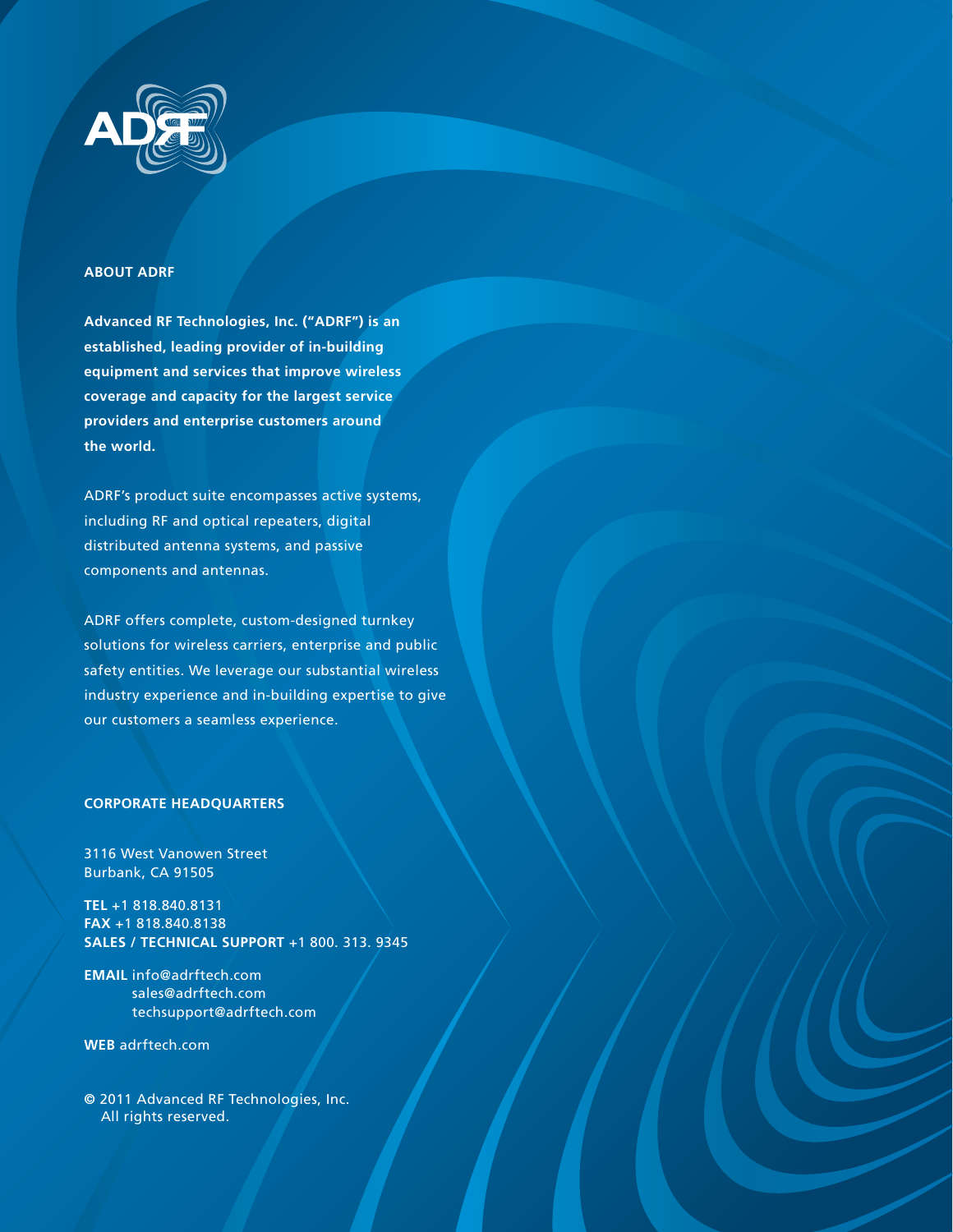# THE **SIGNAL** FOR **SUCCESS**

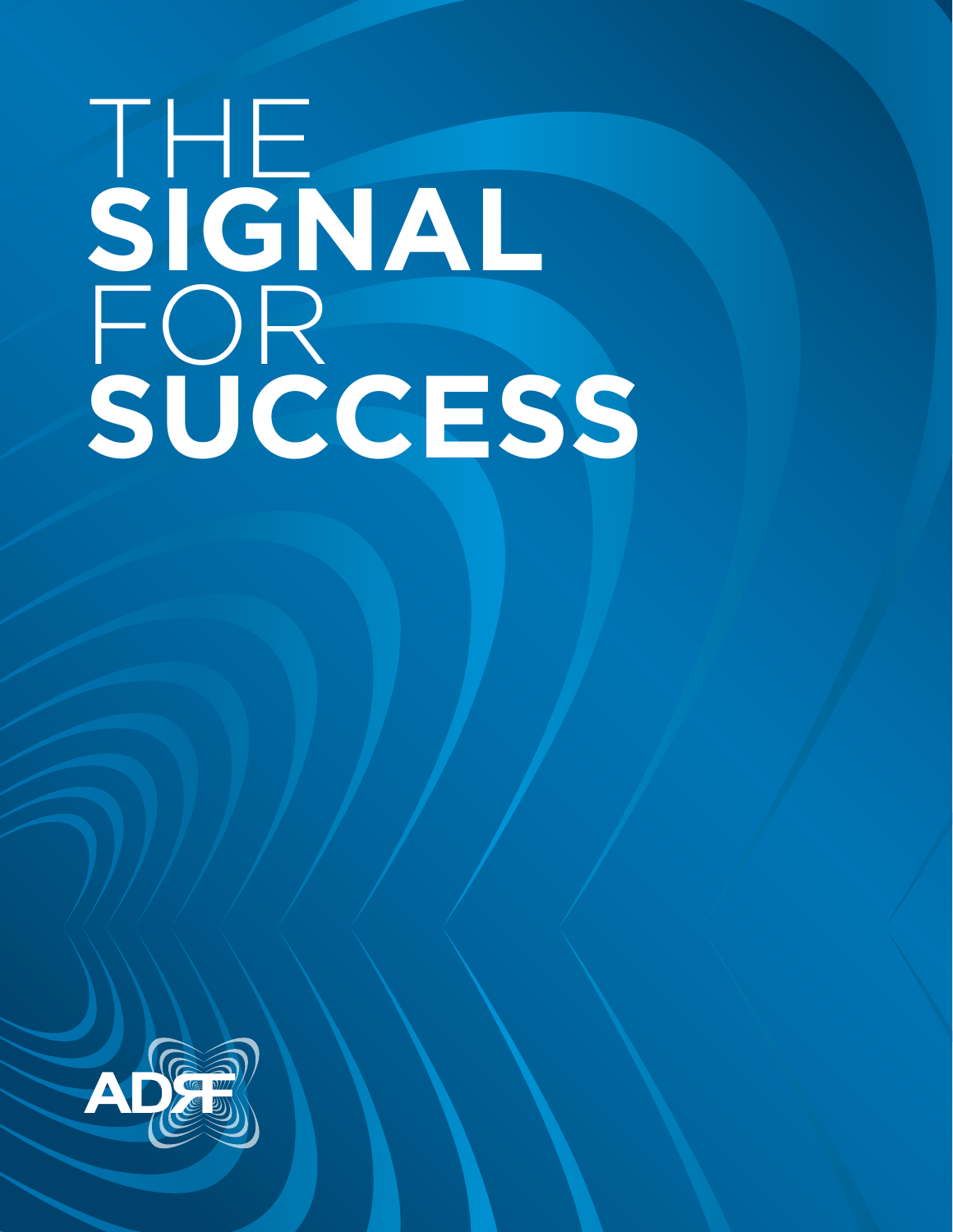# **SUCCESS IN TODAY'S WORLD BEGINS AND ENDS WITH THE ABILITY TO CONNECT.**

# THE DEMAND FOR AND THE COMPLEXITY OF WIRELESS SYSTEMS GROW DAILY.

*Sophisticated, available, robust and flexible wireless infrastructure is an absolute necessity in our communications-rich world.* 

**ADRF is one of the most successful and widely recognized providers of wireless communications systems in the world.** We have an established track record for providing highly sophisticated yet extremely reliable systems, including RF and optical repeaters as well as digitally distributed antenna systems. Our experience enables us to develop the world's most versatile and flexible suite of products.

At ADRF, we are proud to leverage our extensive knowledge and experience to make wireless coverage and capacity systems smarter, enabling our clients to seamlessly integrate a full end-to-end wireless solution that meets today's demands and provides a clear pathway to the future.



*MARKET DRIVERS CONTINUE TO PUSH THE LIMITS OF NETWORKS, WITH NO END IN SIGHT.* 



THE SIGNAL FOR SUCCESS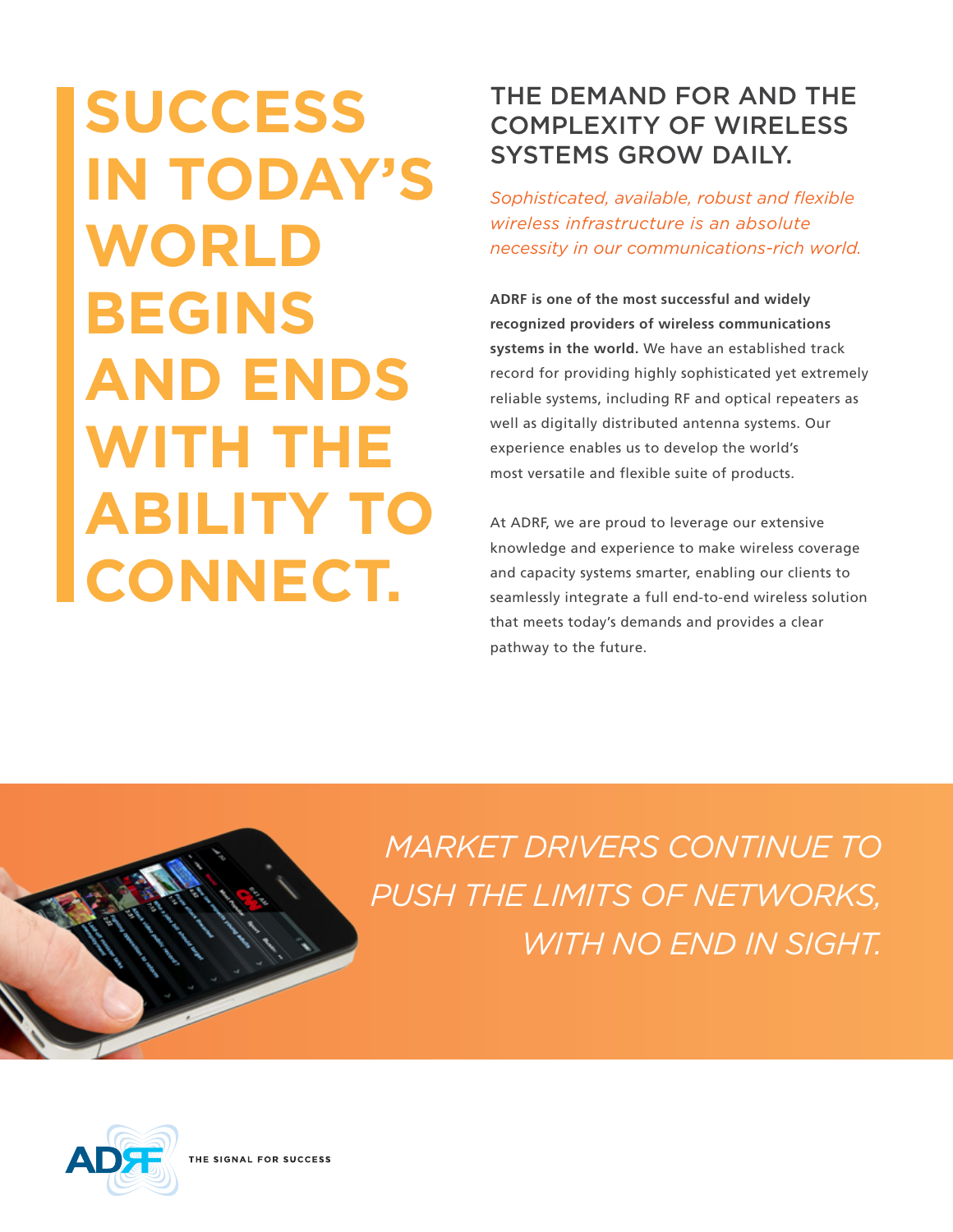





*\* Individuals of any age who use a smartphone at least once per month. Source: eMarketer, Dec 2010*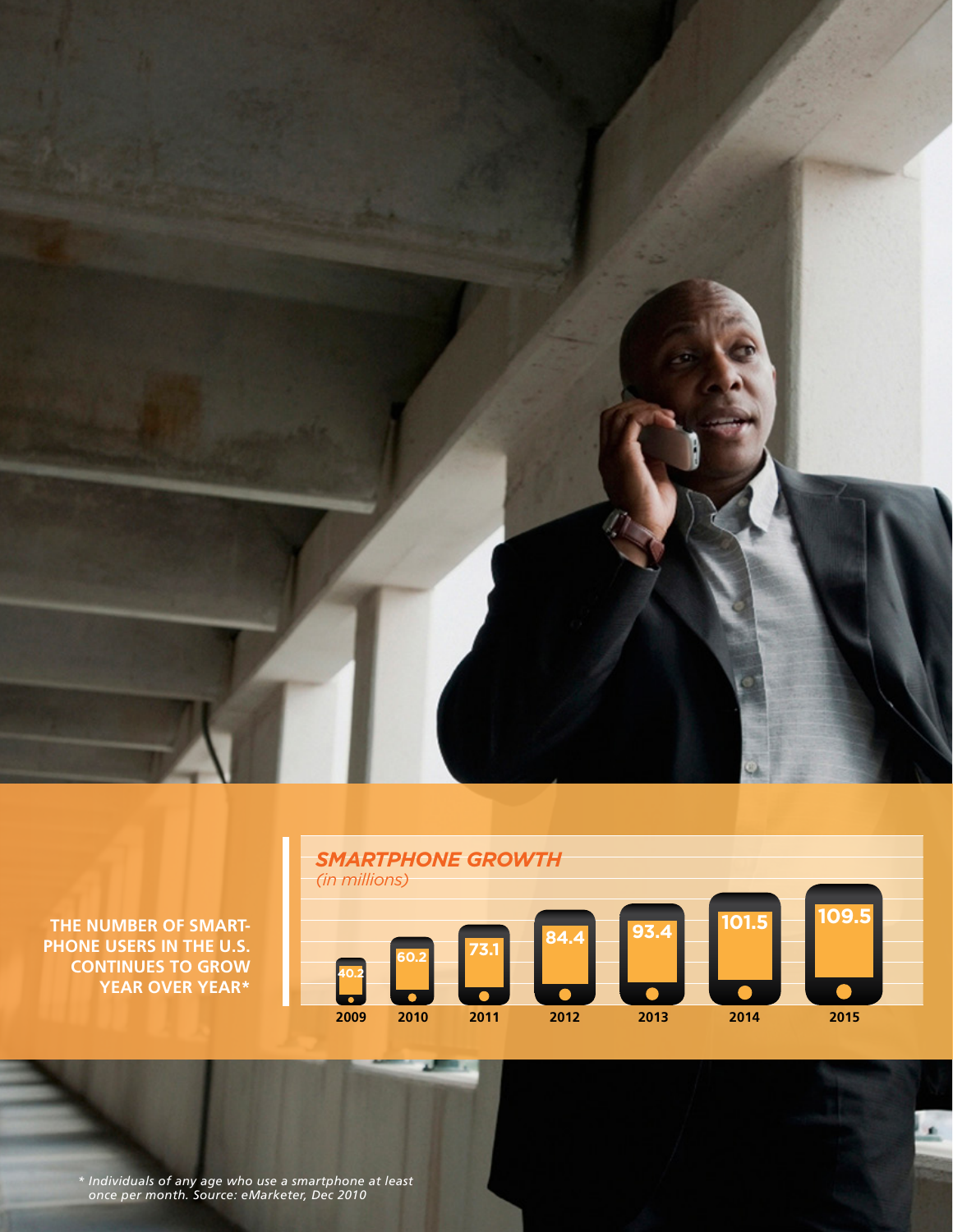

**LAD**<sup></sup>







**"Our systems are designed to be seamlessly integrated into a single, cohesive solution. ADRF is simply a smarter and more efficient approach to wireless networks."**



AD汗 NOL BUY













**Mike Jones Sales Engineering Manager West Region Advanced RF Technologies**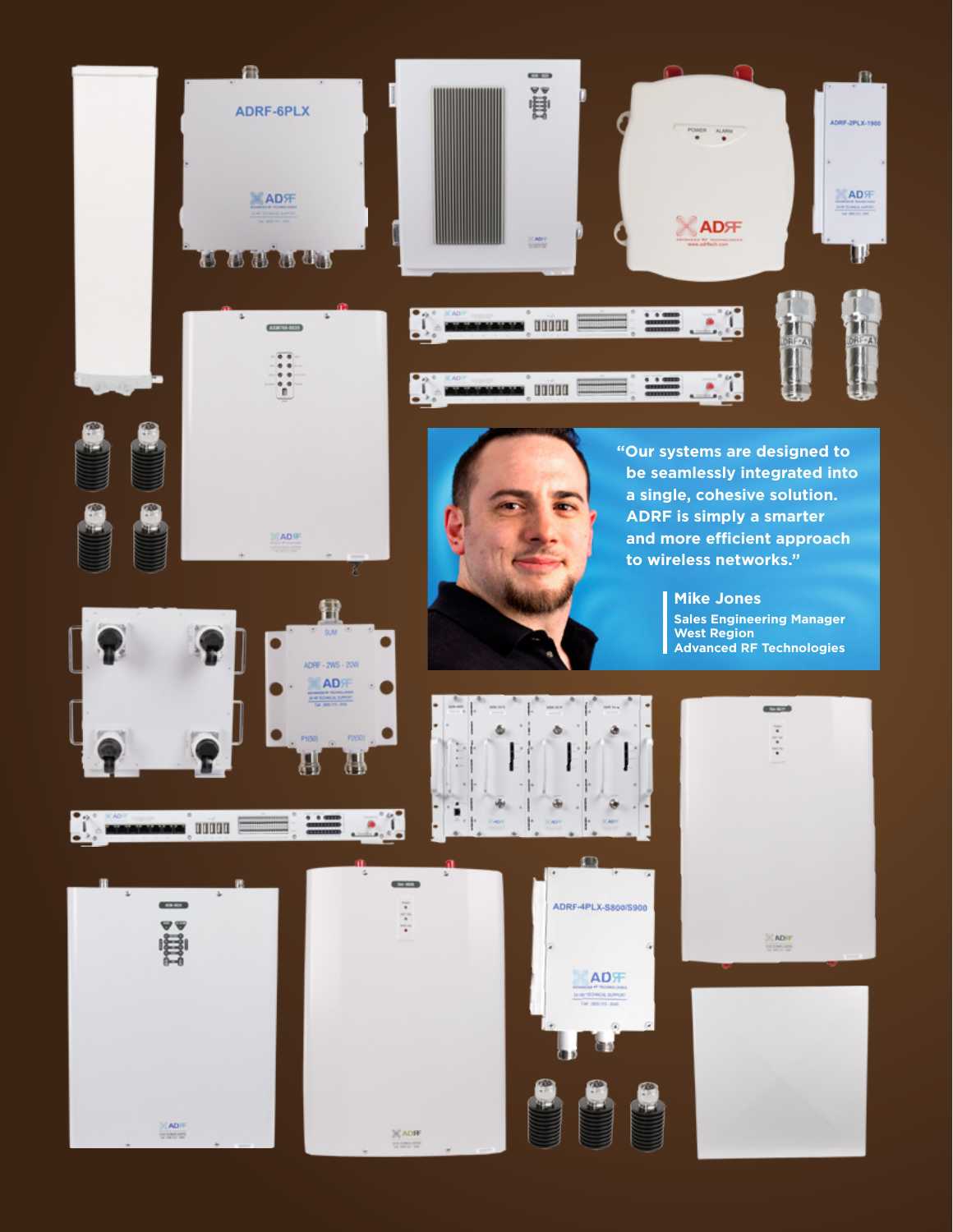

# **ADRF OFFERS A UNIQUE AND HOLISTIC APPROACH BY DESIGNING AND PRODUCING EACH KEY COMPONENT OF THE SOLUTION.**

**It's simple – ADRF takes full system responsibility by providing all of the key components of a total wireless solution.** We offer a wide variety of active and passive components, including repeaters, distributed antenna systems, antennas and other critical system components. These offerings make the system easier and less expensive to design, install and maintain, eliminating the time, hassle and complication associated with sourcing and integrating disparate components from various vendors.

ADRF products cover a wide range of frequencies and technologies to offer a flexible and scalable solution to meet all your wireless needs, making us your onestop shop for all your wireless requirements.

*ADRF's ADX Series Active Fiber Distributed Antenna System (DAS) is a logical evolution of our core product suite of industry-leading coverage and capacity solutions to enhance in-building voice and data services for major carriers as well as neutral host systems.*





THE SIGNAL FOR SUCCESS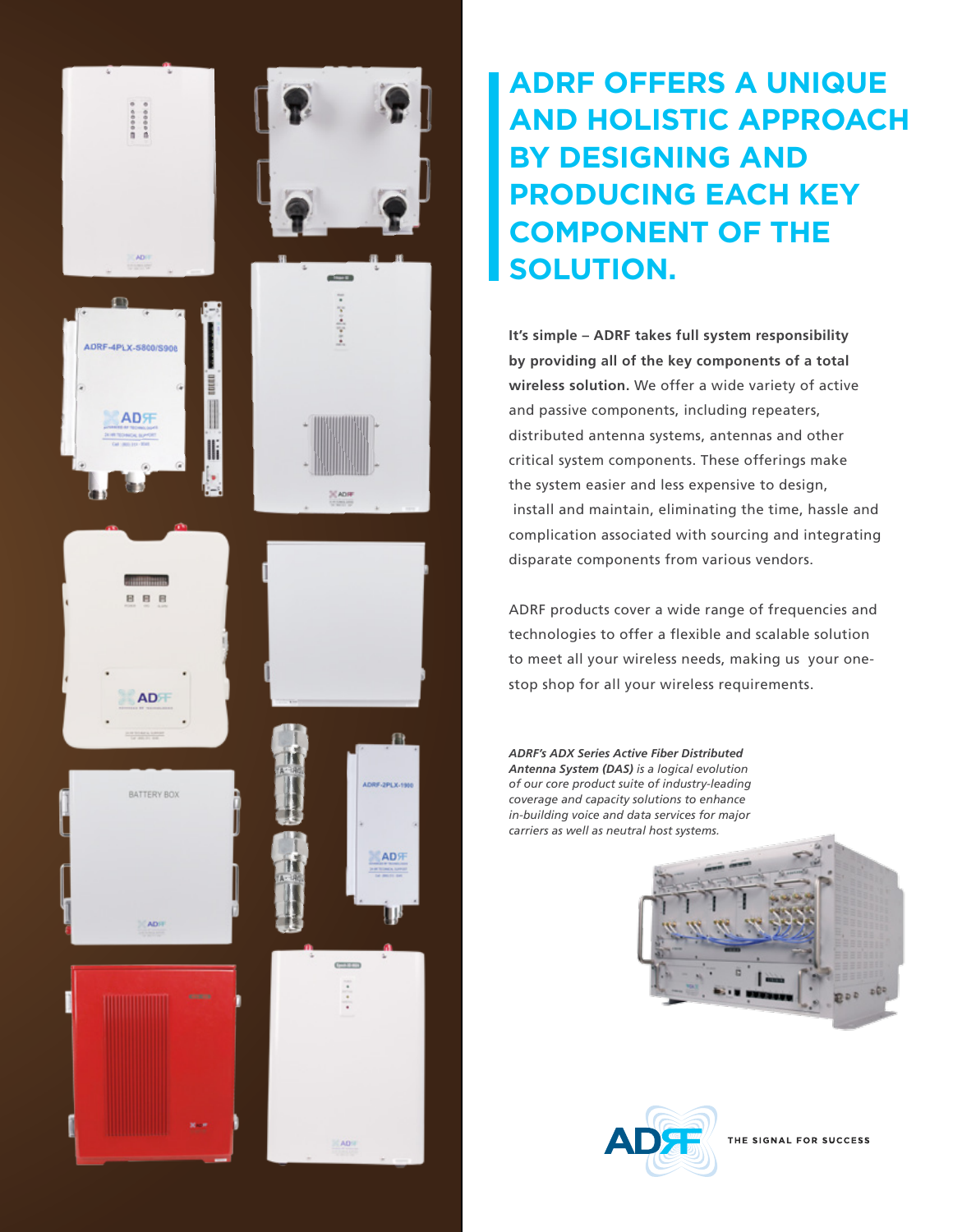### **PLANNING**

We utilize the latest and most sophisticated data collection and processing tools to provide a complete survey of the RF environment.

# **DESIGN**

We then create detailed designs for in-building wireless networks to ensure coverage for all the services in the design.

## **PRODUCTS & SYSTEMS**

We leverage our comprehensive suite of sophisticated yet reliable products to create a seamless system.

### **IMPLEMENTATION**

We take full responsibility for the installation and commissioning of all equipment and materials to ensure proper operation and coverage.

## **SERVICE & SUPPORT**

We monitor the performance of the system and provide technical support 24 hours a day, 7 days a week.

# **ANNAHIMANIANIA**

,,,,,,,,,,,,,,,,,,,,,,,,

# **ATTHIN ITHIANIAN**

**AHAHAHAHAHA** 

 $\overline{1111}$ 

**COMMITTEE** 

*ITHRODUCIONAL PROPERTY*